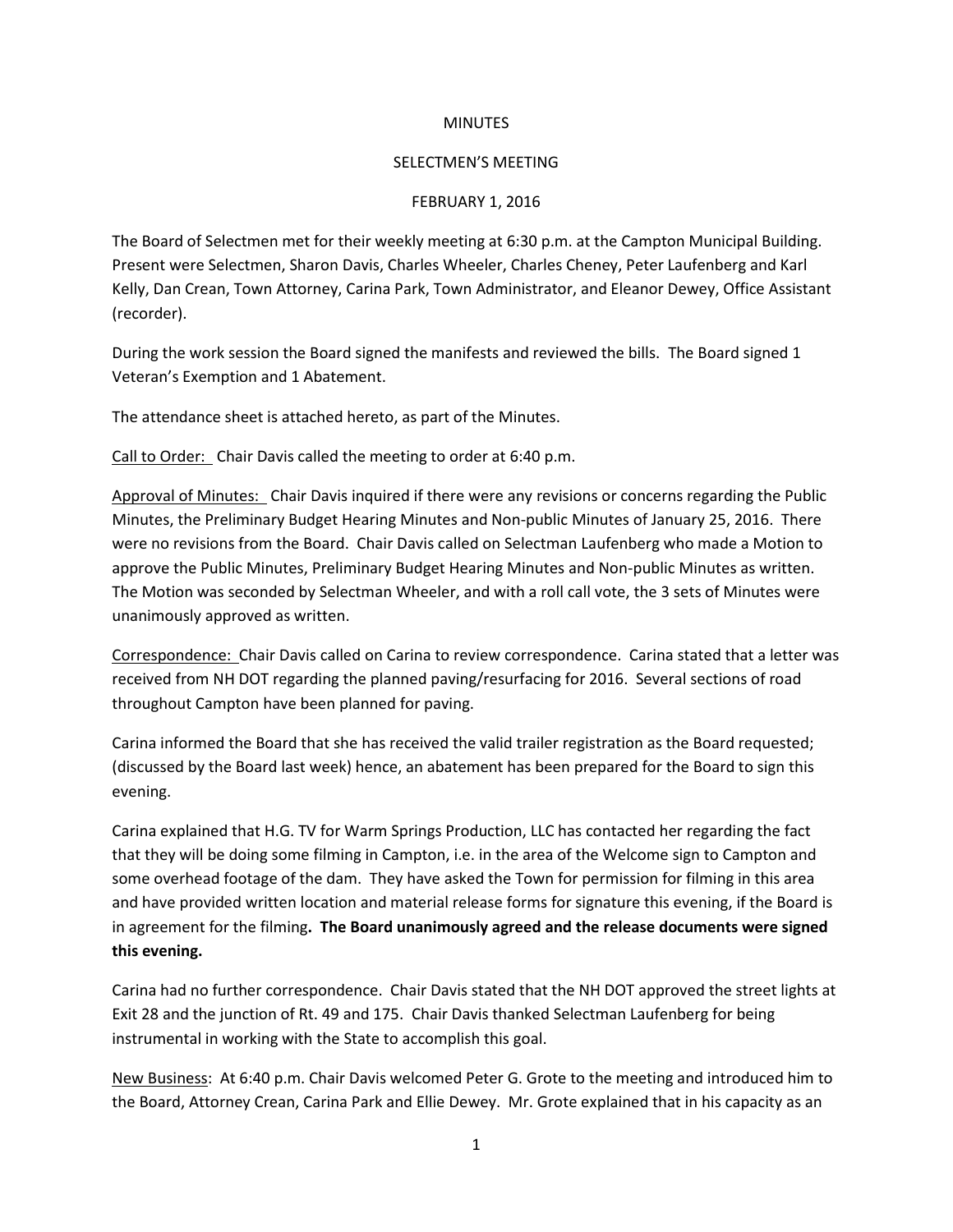economist and financial analysis, the Franconia Board of Selectmen approached him for his assistance regarding Northern Pass and he has formed the Municipal Coalition for the Intervention at the Site Evaluation Committee for Northern Pass. The objective of the coalition is to move the route of Northern Pass to I-93, (underground). Mr. Grote explained that he has met with several Towns and Town Administrators and is encouraging Towns to participate in the coalition intervention. He informed the Board many Towns are in favor of the Route I-93 route and the entire route being underground. Mr. Grote stated that the Forest Society is in favor of Route I-93 route. Mr. Grote informed the Board that the cost would be 1 billion dollars, with an anticipated 70-year life span. Attorney Dan Crean commented that the cost, even though initially paid for by Northern Pass, would be passed on to the public. Mr. Grote inquired if the Town of Campton has signed up as an intervening party and it was confirmed that the Town of Campton has and Mr. Grote was pleased. After questions and discussion, Mr. Grote thanked the Board for their time and he assured the Board that he would get further information emailed to them on particular issues discussed this evening. On behalf of the Board, Chair Davis thanked Mr. Grote for appearing this evening.

At 7:00 p.m., Chair Davis called on Hannah Joyce, Town Clerk/Tax Collector to discuss Tax Agreements and prepayment discussion. Mrs. Joyce reiterated to the Board her understanding of the Board's resolution that was voted on regarding prepayments. Mrs. Joyce presented examples of prepayments instead of refunding and applying overpayments, and issues that can occur when mortgage companies have overpaid, whereas the money has to be refunded to the mortgage company, not applied as an overpayment for prepayment. Mrs. Joyce inquired what the Board was trying to accomplish with prepayments. It was explained that the Board's intent was to assist the tax-payer to keep current along with making payments on their tax agreement. Mrs. Joyce explained that she was in agreement with taking prepayments but would like the prepayment resolution to be amended. There was discussion pertaining to the law as to who directs where the prepayment is to be applied. Mrs. Joyce confirmed that, at present, the RSA permits the taxpayer to decide where the prepayment is going to be applied; however, Mrs. Joyce expressed that obviously, it would seem the taxpayer would apply the payment first to delinquent taxes (due to the higher rate of interest charged) rather then apply funds to current taxes due. Mrs. Joyce also gave statistics on the existing Tax Agreements and the new town guidelines in existence and how the new guidelines apply/not apply to the specific agreements. Mrs. Joyce expressed the desire to go back to the old tax agreement format and requested that the Board meet her half way by amending the prepayment resolution voted on, on January 4, 2016. The Board was not in favor of amending the resolution; however, asked Attorney Dan Crean to draft a proposed prepayment policy for the Board to review. The Board thanked Mrs. Joyce for appearing this evening.

Chair Davis then called on the Supervisors of the Checklist (SCL). Those individuals appearing representing the Supervisors of the Checklist were: Sally Moulton, Carolyn Hill and Patricia Scray. Chair Davis explained that the only concern that the Board has is to get the notices published on time for Town Meeting. Chair Davis emphasized the importance of this task by reminding the SCL of a specific incident regarding the Beebe River Betterment and notices not published on time causing technical noncompliance issues which resulted in the Town expending extra money for attorney's costs, embarrassment and the need to schedule a second hearing. The technical non-compliance also resulted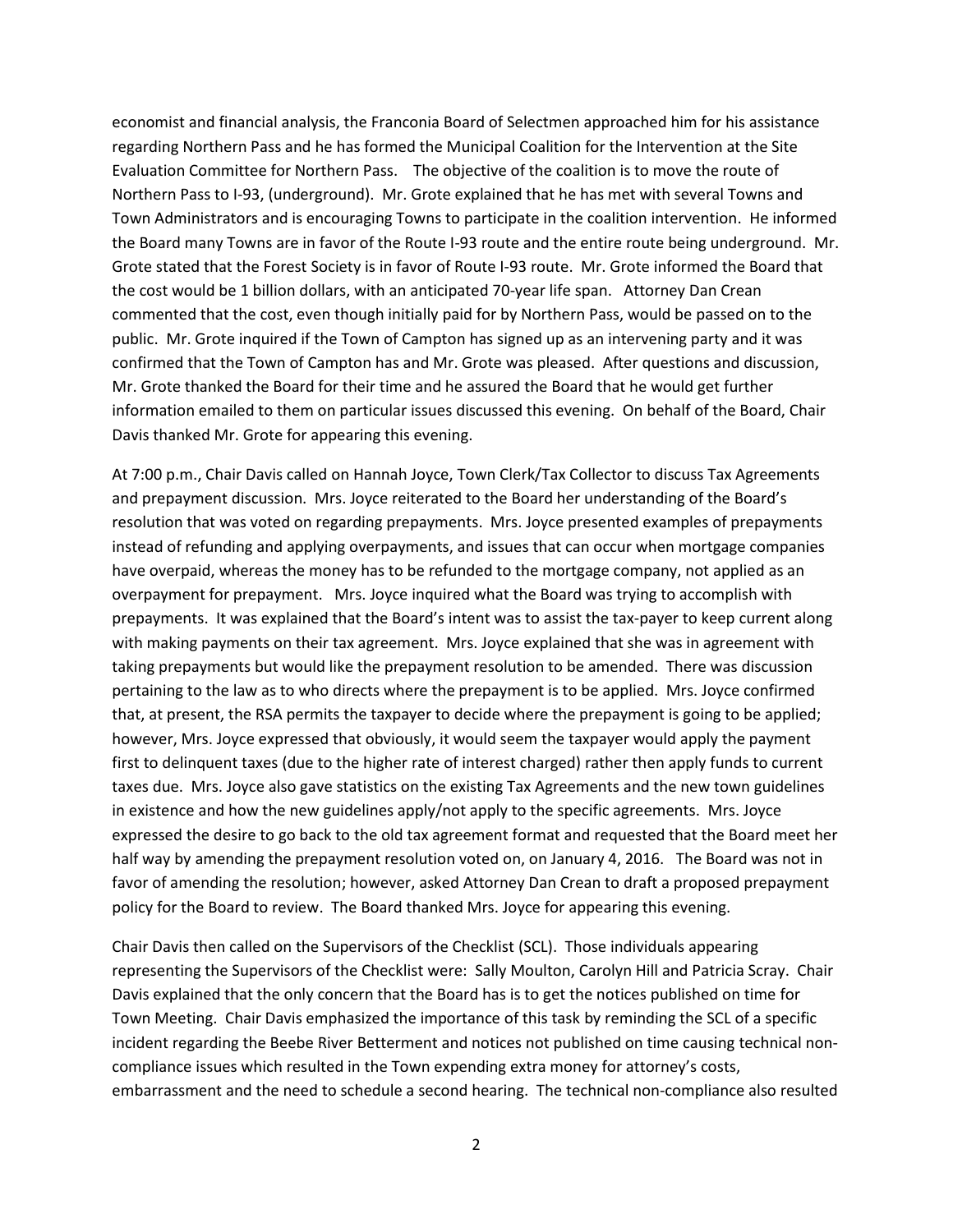in issues regarding the Town's borrowing power for a TAN. Ms. Moulton expressed concern that no consideration has been taken for all the issues encountered by the Supervisors in attempting to get the notices published. Chair Davis explained, unfortunately, issues encountered do not get the notices published in time, therefore, are not relevant. What is relevant, is that the notice get published in the proper time frame to alleviate a technical non-compliant issue. The Board expressed concern that this issue has been discussed prior to this meeting with the SCL and there still is a problem of notices not being published in the proper time frame. The SCL acknowledged the importance of the notices getting published on time. Chair Davis, on behalf of the Board, thanked the SCL for coming this evening.

At 7:40 p.m. Chair Davis called on Fire Chief Dan Defosses and Fire commissioners to give an update on the new fire/rescue issues. Chief Defosses informed the Board that he and the Fire Commissioners met with the Thornton Board of Selectmen. Chief Defosses stated that the Thornton Board of Selectmen want the new fire/rescue truck purchase price to be lowered. The Thornton Board was concerned about certain specifics such as scene lighting, an awning that recessed into the vehicle, stainless steel vs. aluminum body and a galvanized frame. Discussion ensued pertaining to the specs and the value therefor. Commissioner Kelly Bolger assured the Board that the Fire Department was not trying to purchase the Cadillac of trucks, they are just looking for what will best serve the Towns' needs. Discussion also ensued concerning getting more than one quote, as the Town of Thornton requires 3 quotes. Chief Defosses explained that (this being his first experience with the process) he received several quotes, but by process of elimination, mainly cost related, he ended up with the lowest quote which he presented to the Boards. The Campton Board assured Chief Defosses that they are in favor of the fire rescue/truck, it is just a matter of price concerns and everyone agreeing to a figure to be presented in the budget.

There was also discussion pertaining to the purchase of a new ambulance. Chief Defosses indicated that the Thornton Board expressed putting off this purchase until 2018. Discussion ensued pertaining to positive reasons for an extra ambulance, cost amount on local service and the issue of tax payers feeling like they are charged twice (one for service and then through property taxes) and revenues not offsetting costs. Kelly Bolger pointed out that the Fire Department still is obligated to dispatch rescue even if there was no Town serviced ambulance operating. Mr. Bolger inquired, "How can you put a dollar amount on local service?" Billing and collection issues were also brought up for discussion and Attorney Crean suggested that Fire Chief Defosses speak with David Jodoin, Town Administrator of Pembroke who has experienced the issues mentioned here this evening, and Attorney Crean felt he would be a good source of information for Fire Chief Defosses. Chair Davis called on Selectman Laufenberg who recommended that Chief Defosses draft a business plan before presenting the purchase of an additional ambulance, and perhaps an excessive explanation of costs and how revenue will work to off-set costs.

The Campton Board agreed that the next plan of action will be that Carina is to speak with Tammie Beaulieu, Thornton Town Administrator in the morning on February 2, 2016, as it is understood the Thornton Board of Selectmen have their Budget Hearing scheduled for Wednesday, February 3, 2016. The Campton Board will decide what they need to do after this discussion. The Board thanked Chief Defosses and the Fire Commissioners for their update.